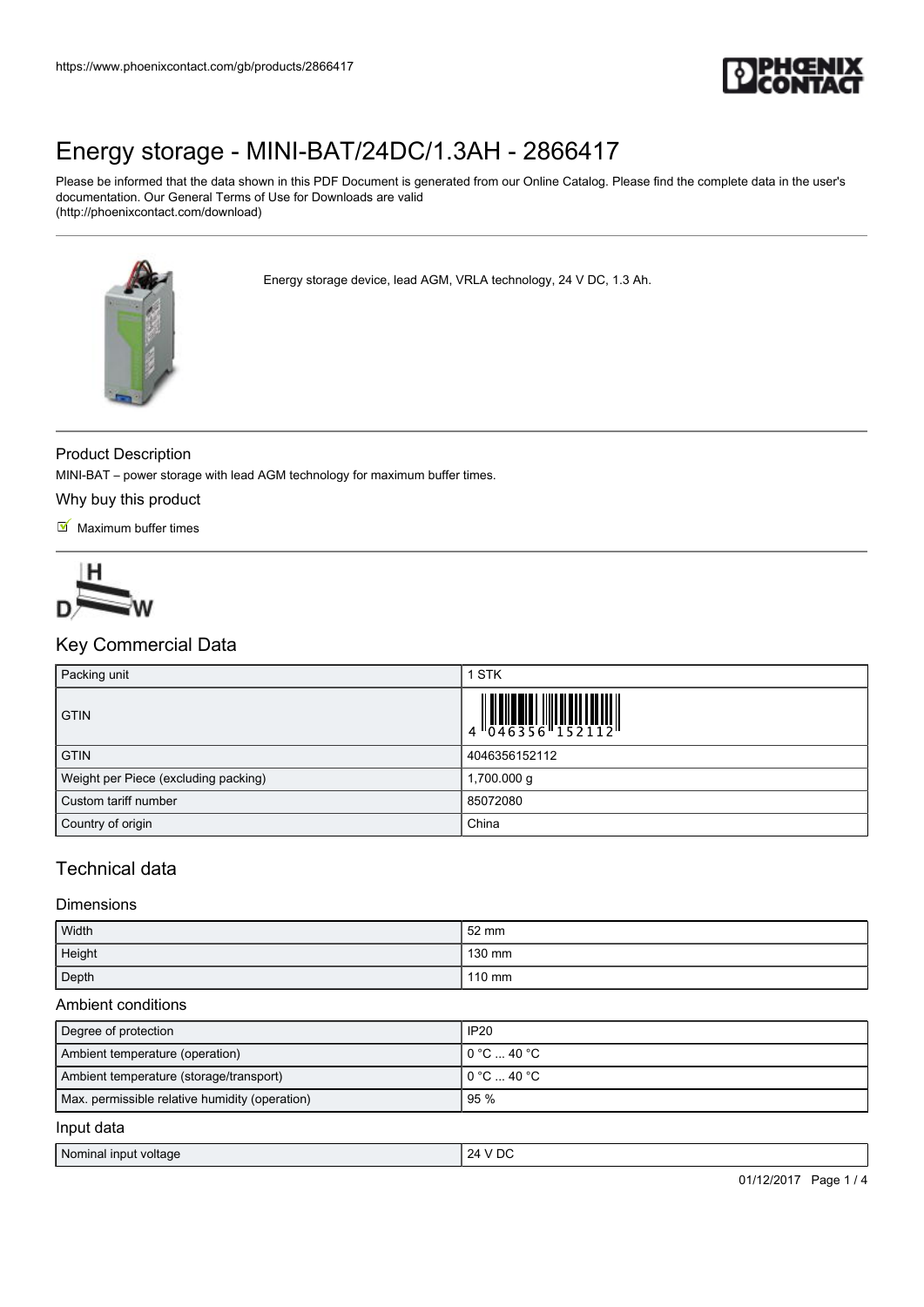

## Technical data

## Input data

| Buffer period | 20 min. (2 A)    |
|---------------|------------------|
|               | $5$ min. $(5 A)$ |

### Output data

| Nominal output voltage          | 24 V DC |
|---------------------------------|---------|
| Output current $I_{\text{max}}$ | 15 A    |
| Connection in parallel          | ১       |
| Connection in series            | No      |
| Output fuse                     | 1x 15 A |

#### **General**

| IQ technology           | <b>No</b>                                                                                                                                                                                                                      |
|-------------------------|--------------------------------------------------------------------------------------------------------------------------------------------------------------------------------------------------------------------------------|
| Disposal                | Used batteries must not be thrown away with household waste, they<br>should instead be disposed of in accordance with applicable national<br>regulations. They can also be returned to Phoenix Contact or the<br>manufacturer. |
| Net weight              | 1.7 kg                                                                                                                                                                                                                         |
| <b>Protection class</b> | Ш                                                                                                                                                                                                                              |

#### Standards and Regulations

| UL approvals | UL ANSI/ISA-12.12.01 Class I, Division 2, Groups A, B, C, D<br>(Hazardous Location) |
|--------------|-------------------------------------------------------------------------------------|
|              |                                                                                     |

## Drawings

#### Block diagram



# **Classifications**

## eCl@ss

| eCl@ss 4.0 | 27040603 |
|------------|----------|
| eCl@ss 4.1 | 27040603 |
| eCl@ss 5.0 | 27040603 |
| eCl@ss 5.1 | 27040603 |
| eCl@ss 6.0 | 27040603 |
| eCl@ss 7.0 | 27049201 |
| eCl@ss 8.0 | 27050403 |
| eCl@ss 9.0 | 27050403 |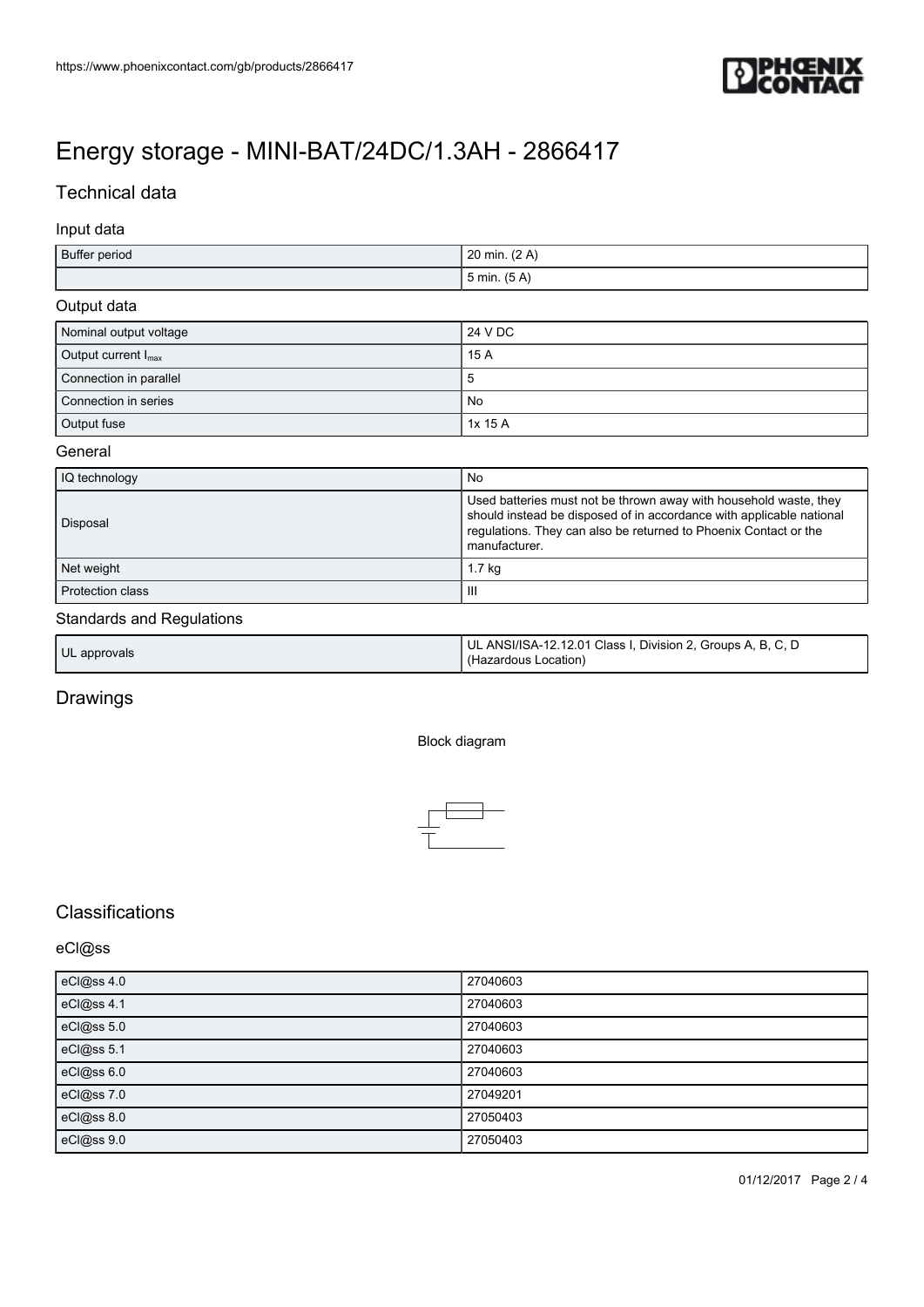

# **Classifications**

## ETIM

| <b>ETIM 2.0</b> | EC000382 |
|-----------------|----------|
| <b>ETIM 3.0</b> | EC000382 |
| <b>ETIM 4.0</b> | EC000357 |
| <b>ETIM 5.0</b> | EC000357 |
| <b>ETIM 6.0</b> | EC000357 |

## UNSPSC

| UNSPSC 6.01          | 30211510 |
|----------------------|----------|
| <b>UNSPSC 7.0901</b> | 39121011 |
| UNSPSC 11            | 39121011 |
| <b>UNSPSC 12.01</b>  | 39121011 |
| UNSPSC 13.2          | 26111715 |

## Approvals

## Approvals

#### Approvals

EAC / EAC

#### Ex Approvals

UL Listed / cUL Listed / cULus Listed

## Approval details

| EAC | r m r | EAC-Zulassung            |
|-----|-------|--------------------------|
|     |       |                          |
| EAC | ' n f | RU C-<br>DE.A*30.B.01082 |

## Accessories

Accessories

Assembly adapter